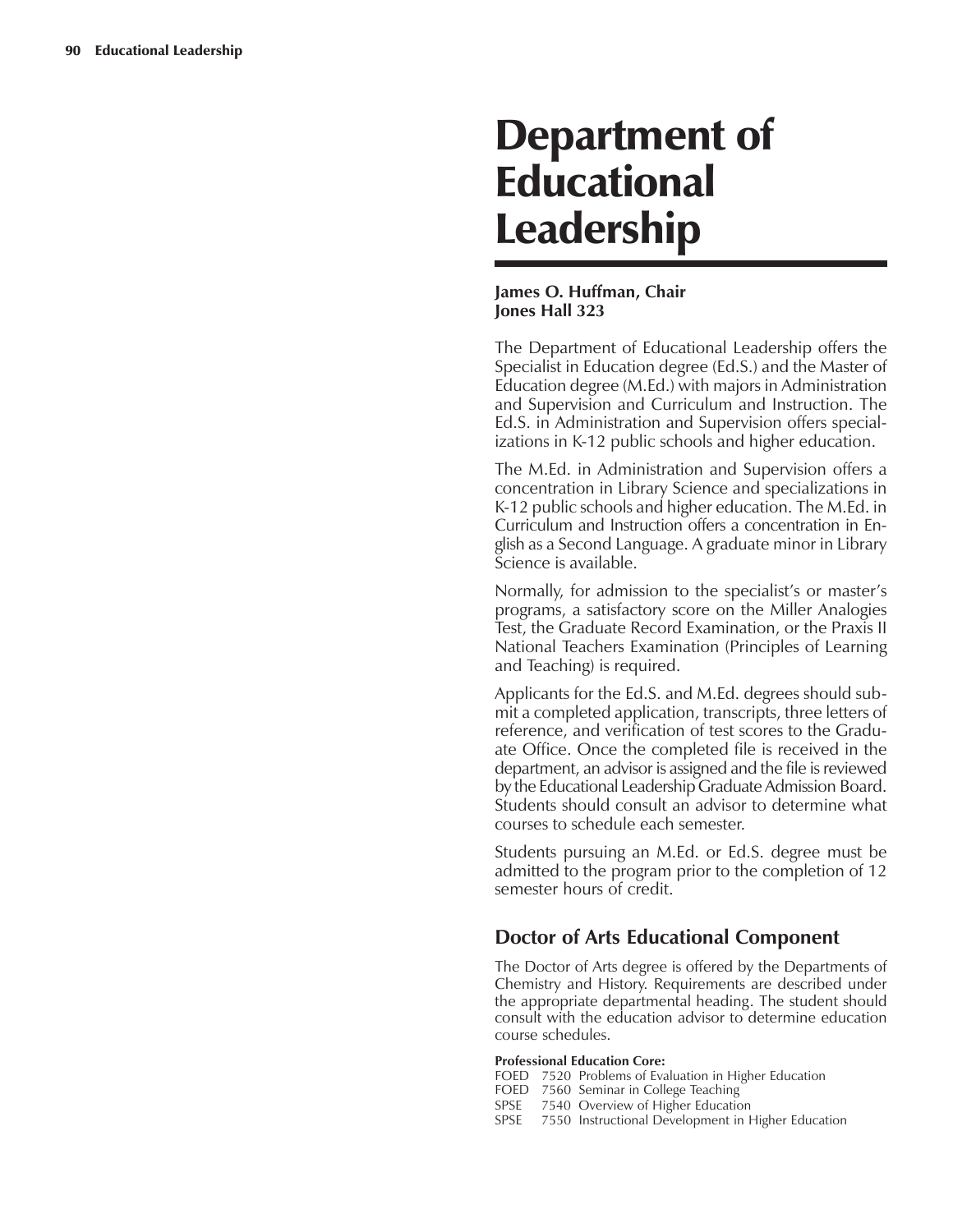# **Requirements for the Specialist in Education**

### Candidate must

- 1. hold a master's degree.
- 2. complete a minimum of 30 semester hours with a minimum of 15 at the 7000 level.
- 3. have teacher licensure. The licensure requirements will be waived for the higher education specialization and other special circumstances. In the event licensure is waived, some prerequisite courses may be required prior to full admission into the program. A student seeking a licensure waiver must initiate a written request with the advisor, seek approval from the chair and dean of the College of Education and Behavioral Science, and forward the request to the departmental office, Jones Hall 321.
- 4. be admitted by the Educational Leadership Graduate Admissions Board prior to completion of 12 semester hours.
- 5. file a Candidacy Form with the Graduate Office prior to the completion of 24 hours.
- 6. successfully complete a written comprehensive examination or oral presentation of research project during the semester of graduation (exam may be retaken once during a subsequent semester).

### **Administration and Supervision Major (Ed.S.) Specialization: K-12 Public Schools**

Those seeking licensure should consult the department chair.

### **Required Courses (9-12 semester hours)**

SPSE 7200 Administrative Behavior: Theory into Practice

FOED 7060 Seminar in Educational Foundations **and**

Each student will select **either** the research path (SPSE 7010 and FOED 7610) **or** the practicum path (SPSE 7190)

**Specialized Core (12 semester hours)** with at least 3 hours at the 7000 level; selected with an advisor

**Electives (6 semester hours)** selected with advisor

### **Administration and Supervision Major (Ed.S.) Specialization: Higher Education**

### **Required Courses (12 semester hours)**

SPSE 7200 Administrative Behavior: Theory into Practice FOED 7060 Seminar in Educational Foundations **and**

Each student will select **either** the research path (SPSE 7010 and FOED 7610) **or** the practicum path (SPSE 7190)

**Specialized Core (12 semester hours)** with at least 3 hours at the 7000 level; selected with an advisor

**Electives (6 semester hours)** selected with advisor

### **Curriculum and Instruction Major (Ed.S.)**

### **Required Courses (12 semester hours)**

SPSE 7130 The Curriculum: Structures and Functions FOED 7060 Seminar in Educational Foundations **and**

Each student will select **either** the research path (SPSE 7010 and FOED 7610) **or** the practicum path (SPSE 7190)

**Specialized Core (12 semester hours)** with at least 3 hours at the 7000 level; selected with an advisor

**Electives (6 semester hours)** selected with an advisor

### **Requirements for the Master of Education**

Candidate must

- 1. hold a bachelor's degree.
- 2. complete 33 semester hours with no more than 30 percent of the total degree hours dually listed as undergraduate/graduate hours. (Students should refer to the appropriate major for specific requirements.)
- 3. have teacher licensure. The licensure requirements will be waived for the higher education specialization and other special circumstances. In the event licensure is waived, some prerequisite courses may be required prior to full admission into the program. A student seeking a licensure waiver must initiate a written request with the advisor, seek approval from the chair and dean of the College of Education and Behavioral Science, and forward the request to the departmental office, Jones Hall 321.
- 4. be admitted by Educational Leadership Graduate Admissions Board prior to completion of 12 semester hours.
- 5. file a Candidacy Form with the Graduate Office prior to the completion of 24 credit hours.
- 6. successfully complete a written comprehensive examination during the semester of graduation (may be retaken once during a subsequent semester).

### **Administration and Supervision Major (M.Ed.) Specialization: K-12 Public School**

### **Students must be admitted to the program prior to the completion of 12 semester hours.**

Completion of this program will meet course requirements for Tennessee administration licensure. Additional state requirements must be met. Requirements for licensure should be checked in the Teacher Licensing Office, McWherter Learning Resources Center 170.

### **Required Courses (33 semester hours)**

- FOED 6020 Educational Foundations
- FOED 6030 School and Community Relations
- FOED 6610 Analysis and Application of Educational Research
- SPSE 6010 Organization and Administration of Public Schools<br>SPSE 6040 Supervision of Instruction
- 6040 Supervision of Instruction
- SPSE 6050 Instructional Leadership
- SPSE 6120 Professional Internship, 9 credits; (may substitute for SPSE 6040, 6400, 6600)
- SPSE 6340 School Finance
- SPSE 6390 School Law<br>SPSE 6400 The Princip
- 6400 The Principalship
- SPSE 6430 Introduction to Curriculum Development
- SPSE 6600 Microcomputers in Educational Administration

### **Administration and Supervision Major (M.Ed.) Specialization: Higher Education**

### **Required Courses (9 semester hours)**

- FOED 6020 Educational Foundations
- FOED 6610 Analysis and Application of Educational Research
- SPSE 6080 Studies in Leadership

# **Specialized Core (12 semester hours)**<br>SPSE 6530 Administration of Higher

- 6530 Administration of Higher Education
- SPSE 6600 Microcomputers in Educational Administration
- SPSE 6210 Legal Issues in Higher Education
- FOED 6580 The College Student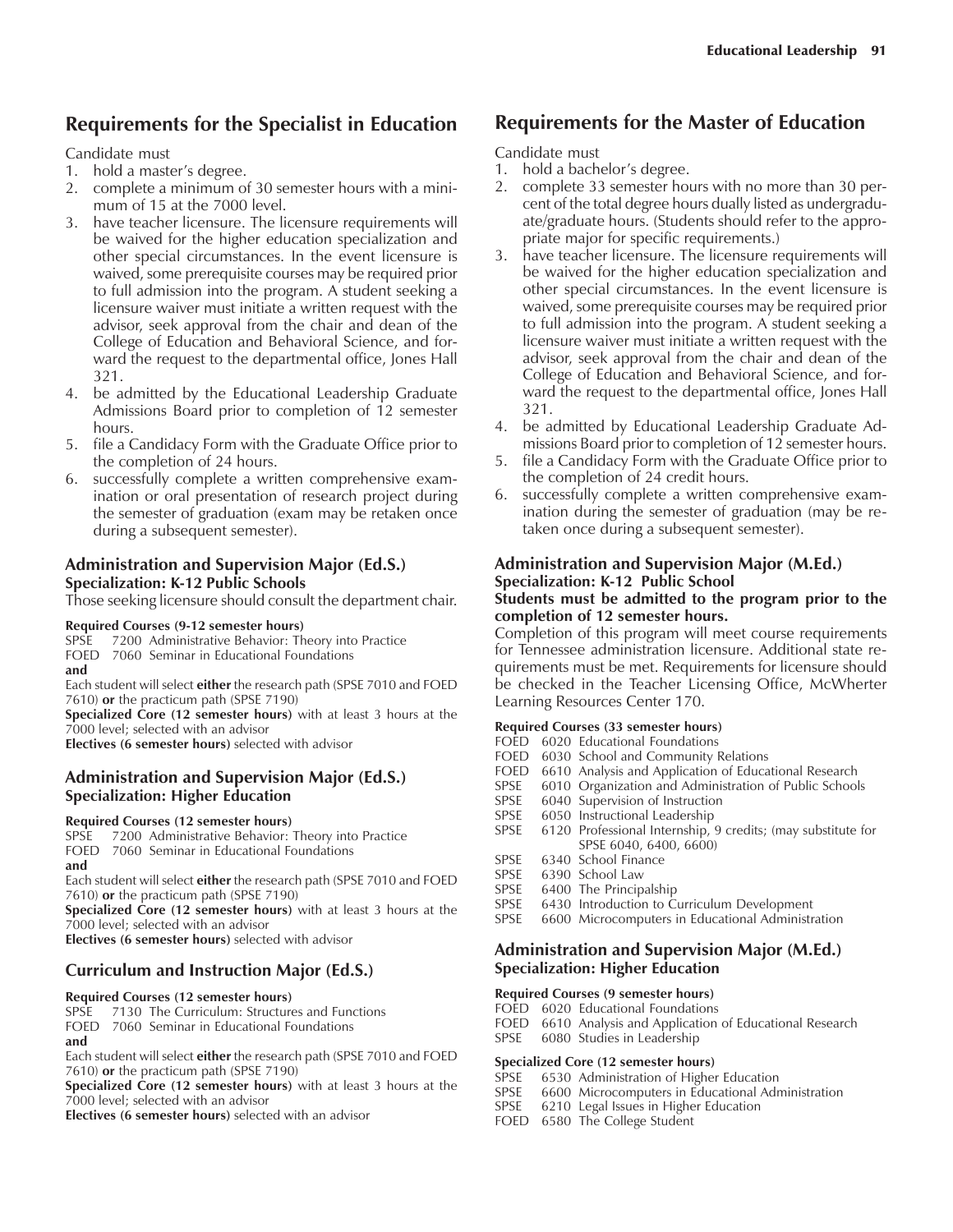**Electives (12 semester hours)** To be selected with approval of advisor

### **Administration and Supervision Major (M.Ed.) Concentration: Library Science**

# **Required Courses (33-39 semester hours)**

- LIBS 5150 Books and Media for Children<br>LIBS 5160 Books and Media for Young Pe
- 5160 Books and Media for Young People and Adults
- LIBS 6110 School Library Administration
- LIBS 6120 Classification and Cataloging Media and Materials
- LIBS 6130 Principles of Librarianship
- LIBS 6170 Basic Reference Materials
- LIBS 6180 Library Science Practicum PreK-6<br>LIBS 6190 Library Science Practicum 7-12
- 6190 Library Science Practicum 7-12
- LIBS 6200 School Library Media Center Skills and Issues
- SPSE 6430 Introduction to Curriculum Development FOED 6610 Analysis and Application of Educational Research
- For students seeking initial teacher licensure, a student teaching expe-

rience (12 semester hours) is required.

### **Curriculum and Instruction Major (M.Ed.)**

### **Students must be admitted to the program prior to the completion of 12 hours of coursework.**

The Curriculum and Instruction program is designed to foster the development of teaching skills that result in increased pupil performance. By analyzing curriculum choices and strategies, along with best teaching practices, those who complete this program will be better equipped to provide an environment in which students engage in relevant and meaningful learning activities.

### **Required Courses (9 semester hours)**

FOED 6020 Educational Foundations FOED 6610 Analysis and Application of Educational Research

SPSE 6430 Introduction to Curriculum Development

### **Specialized Core (18 semester hours)**

YOED 6680 Issues and Trends in Teaching and Learning SPSE 6140 Teacher Leadership for School Improvement SPSE 6250 Seminar in Curriculum Improvement<br>SPSE 6450 Elementary and Middle School Curric 6450 Elementary and Middle School Curriculum OR SPSE 6480 Instructional Excellence in Secondary Schools SPSE 6640 Microcomputers in the K-12 Educational Setting FOED 6630 Educational Tests and Measurements

### **Electives (6 semester hours)**

To be selected with approval of advisor

### **Curriculum and Instruction Major (M.Ed.) Concentration: English as a Second Language**

### **Core Courses (9 semester hours)**

SPSE 6430 Introduction to Curriculum Development FOED 6020 Educational Foundations FOED 6610 Analysis and Application of Educational Research

### **Required Courses (15 semester hours)**

YOED 6020 Reading, Writing, and Learning Methods for ESL

- FOED 6850 Cultural Issues in Education
- F L 6700 Introduction to Linguistics
- F L 6900 Issues in Foreign Language Acquisition
- ENGL 5540 Approaches to Teaching ESL Grammar and Writing

### **Electives (6 hours)**

SPSE 6480 Instructional Excellence in Secondary Schools ENGL 5510 Modern English Grammar and Usage\* *\*Prerequisite to ENGL 5540*

The following courses have also been approved as electives if students have already taken SPSE 6480 and/or ENGL 5510:

- SPED 6800 Exceptional Children and Youth<br>PSY 6530 Psychology of Reading and Rea
- 6530 Psychology of Reading and Reading Development
- READ 6710 Adolescent Literacy

### **Practicum (3 semester hours):\***

- SPSE 6710 Practicum in English as Second Language for PreK-3, 1 hour credit
- SPSE 6720 Practicum in English as Second Language (4-8), 1 hour credit
- SPSE 6700 Practicum in English as Second Language for Grades 9-12, 1 hour credit
- *\*Ten hours of field experience must be completed at each level*

### **Minors**

A minor in Library Science consists of 18 semester hours. A minor in Education consists of 12 semester hours selected with the consent of the advisor. The Master of Arts in Teaching and the Master of Science in Teaching degrees require a minor in Education to be approved by the minor advisor.

### Non-degree, "Plus 30," and Add-on Endorsements

Students taking courses for licensure renewal, add-on endorsements, or "plus 30" upgrade on teacher licensure should register as non-degree students. Students enrolling in 6000 level courses must hold a bachelor's degree, and students enrolling in 7000-level courses must hold a master's degree. Non-degree-seeking students cannot register for 7000-level courses without departmental permits.

# **Courses in Foundations of Education [FOED]**

- **6020 Educational Foundations.** Three credits. Assists educational personnel in developing contexts and concepts in which educational problems and issues may be understood through awareness of findings in humanistic and behavioral studies.
- **6030 School and Community Relations.** Three credits. The reciprocal relationship of the two and the skills necessary for analyzing problems and utilizing data and technical skills in planning effective school-community relations programs.
- **6580/ 7580 The College Student**. Three credits. The changing nature of the college student with emphasis on institutional efforts to provide for the development of the student.
- **6610 Analysis and Application of Educational Research.** Three credits. It is recommended that this class be taken within the first 9 hours of the M.Ed. program. Qualitative and quantitative research applicable to the field of education. Both producers and consumers of educational research with a literature review presented to support possible solutions to significant hypotheses or problems.
- **6630 Educational Tests and Measurements.** Three credits. Basic concepts in educational measurement and evaluation; evaluation as a part of the teaching-learning process; utilization of evaluation for instructional improvement.
- **6850 Cultural Issues in Education.** Three credits. Ways the school and community can give greater understanding of and improve the life chances of minority group members.
- **6999/ 7999 Comprehensive Examination and Preparation.** One credit. Open only to students who are not enrolled in any other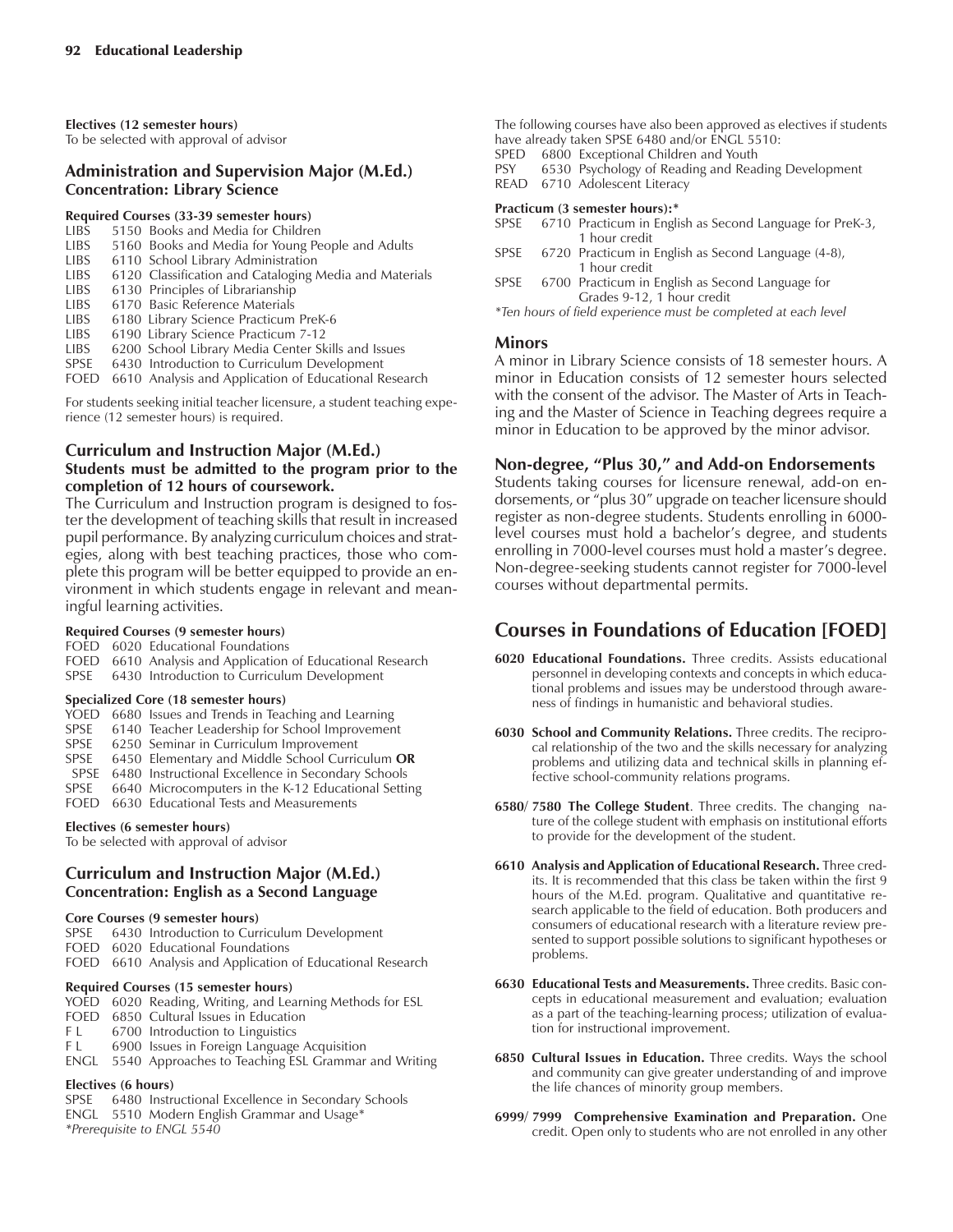graduate course and who will take the master's comprehensive examination during the term. The student must contact the graduate advisor during the first two weeks of the term for specifics regarding the details of this comprehensive examination preparatory course. Credit may not be applied to degree requirements.

- **7060 Seminar in Educational Foundations.** Three credits. Opportunities to think reflectively and critically on the historical, philosophical, and psychological foundations of education and attendant implications.
- **7080 Contributions of Psychology to Education.** Three credits. Concepts and generalizations of the various theories of psychology and their relationships to education in such areas as motivation, retention, evaluation, discipline, capacity, practice, understanding, transfer-creative thinking, problem solving, and methods of instruction.
- **7520 Problems of Evaluation in Higher Education.** Three credits. Three semester hours of statistics recommended. Introduction to testing theory, design, and construction. Use of the evaluation process and instruments; instructions, advising, and research situations. Required of all Doctor of Arts students.
- **7560 Seminar in College Teaching.** Three credits. Development of the student with focus on teaching and learning. Required of all Doctor of Arts students.
- **7570 Issues in Higher Education.** Three credits. Higher education in America and its historical, philosophical, political, and sociological background, development, and relationships. Current trends and problems, particularly those relating to the financial and legal aspects.
- **7610 Directed Individual Educational Research.** Three credits. Prerequisite: SPSE 7010. It is recommended that this class be taken the following semester after enrollment in SPSE 7010. Culmination of research sequence (FOED 6610 and SPSE 7010) which requires studying a professional educational problem through completing and presenting a research project.
- **7611 Directed Individual Educational Research.** One credit. Prerequisite: FOED 7610. Must be taken each semester (not including summer) until research is completed. Completion of the research problem begun in FOED 7610. Students should continue to register for FOED 7611 each semester until completion. S/U grading.

# **Courses in Youth Education [YOED]**

- **5110 Directed Teaching, Grades 7-12.** Twelve credits. Prerequisites: All required professional education courses; appropriate special methods course(s); minimum grade point average of 2.50 overall and in the teaching major including undergraduate study; passing scores on the NTE Tests of Communication Skills and General Knowledge; admission to teacher education. A full-day supervised teaching experience in a public school classroom. Pass/Fail grading.
- **5510 The Teaching Internship, Grades 7-12.** Nine credits. Supervised on-the-job student teaching internship. Available only to those with at least one year of paid teaching experience in the major in which endorsement is sought. Applicant must meet all prerequisites for Directed Teaching.
- **6020 Reading, Writing, and Learning Methods for ESL.** Three credits. (Same as F L 6020.) Provides teaching ideas for promoting

oral, reading, and writing development in English for K-12 English learners. Language acquisition theory, classroom organization, teaching strategies, and assessment procedures for effective English learner instruction.

**6100 Aviation Workshop.** Four credits. (Same as AERO 6100.) A first course in aerospace education; provides an overview of aerospace historically and in the future.

**6110- International Aerospace Education Seminar.** Three credits each.

- **6112** Acquaints teachers with aerospace implications on an international scale. Outstanding international points of interest in six or more countries visited. Offered in Session IV of the summer. **6110 Europe/Mideast 6111 The Americas 6112 The Far East**
- **6540 Problems in Aerospace Education.** One, two, or three credits. (Same as AERO 6540.) Content varies with needs of individual students who are interested in making a specialized study of current problems in the field of aerospace education.
- **6680 Issues and Trends in Teaching and Learning.** Three credits. Emphasis on examining current issues and trends in teaching and learning.
- **6700 Advanced Aviation Workshop.** Four credits. (Same as AERO 6700.) Builds on prior experiences in aviation/aerospace. Essential for the prospective teacher of aerospace education courses at any level.
- **6999 Comprehensive Examination and Preparation.** One credit. Open only to students who are not enrolled in any other graduate course and who will take the master's comprehensive examination during the term. The student must contact the graduate advisor during the first two weeks of the term for specifics regarding the details of this comprehensive examination preparatory course. Credit may not be applied to degree requirements.

# **Courses in School Personnel Services Education [SPSE]**

- **5210 General Methods Including A/V.** Three credits. A general course.
- **5220 Technology in Teaching.** Three credits. Prerequisites: Admission to Teacher Education Program. Use of selected hardware and software in the teaching/learning process. Design and creation of inexpensive teaching and learning materials.
- **5260 Problems in Education.** One, two, or three credits. Opportunity for individuals or groups to work on problems related to their individual topics. Credit to be determined at the time of scheduling.
- **6000/ 7000 Professional Negotiations.** Three credits. Concepts and principles of operating a school district under the master contract. Special emphasis on the laws of various states relative to the professional negotiations process.
- **6010 Organization and Administration of Public Schools.** Three credits. Basic concepts, principles, and practices in local, state, and federal organization and administration of education.
- **6040 Supervision of Instruction.** Three credits. Development and purposes of supervision involving principles and techniques for organization and facilitation of programs at the school and system level.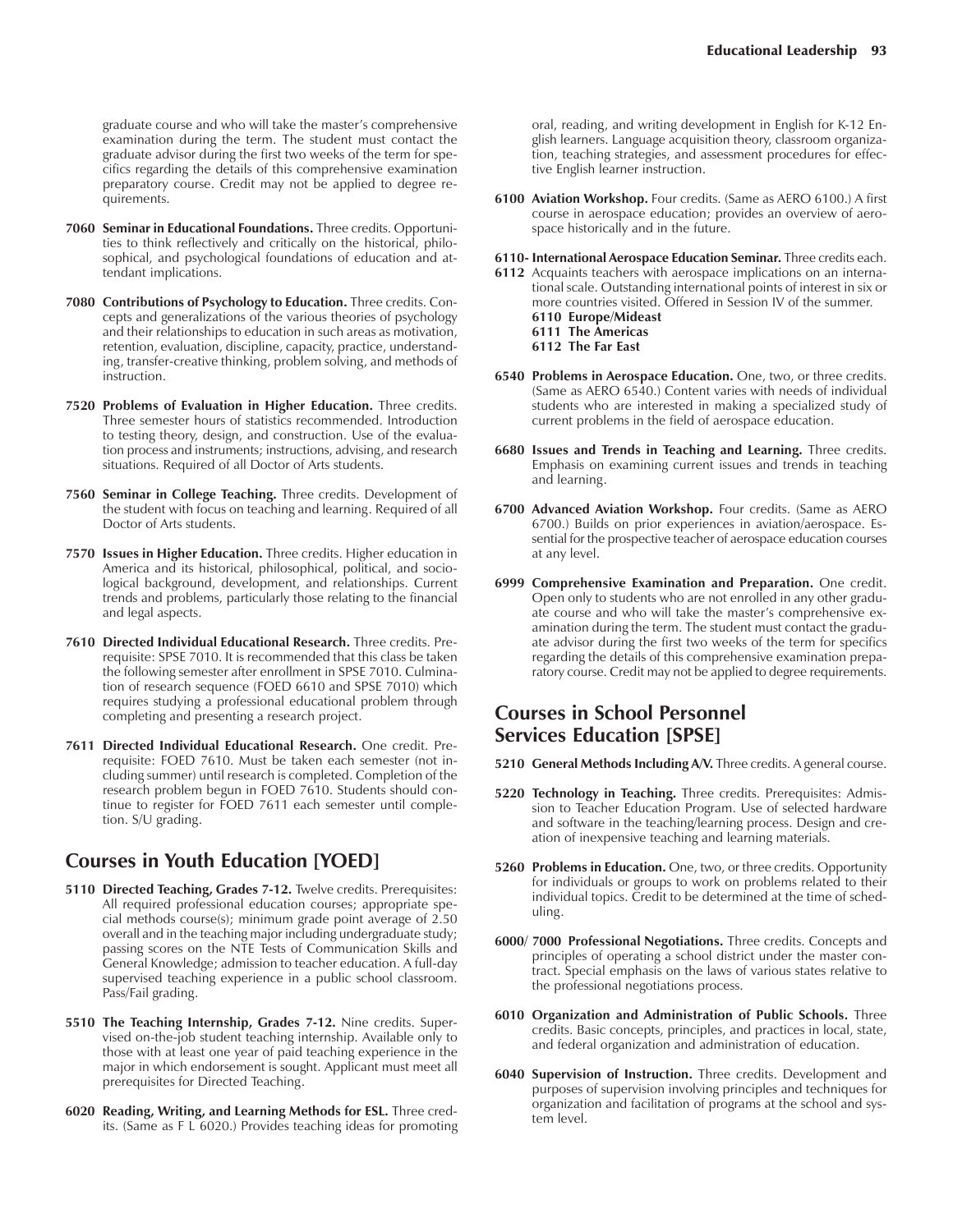- **6050 Instructional Leadership.** Three credits. Research on student learning, effective teaching, and effective schools. Attention given to processes for promoting school improvement.
- **6080/ 7080 Studies in Leadership.** Three credits. Roles, responsibilities understandings, and behavior patterns in effective administrative and supervisory personnel. Developing sensitivity to individuals, the nature and structures of groups, and the problems of communication within and among groups and individuals.
- **6090/ 7090 Seminar: Conducting Program for School Improvement.** Three credits. Emphasizes motivation, identification of needs and goals, planning and organization, and utilization of various resources as components of successful school improvement programs.
- **6120/ 7120 Professional Internship.** Nine credits. Requires approval of departmental chair and agreement of superintendent of the school district. May be substituted for SPSE 6040, 6600, and 6400. Educational administration and supervision experiences learned in the school setting under the supervision of a sponsoring mentor. Internship in cooperating school systems.
- **6140 Teacher Leadership for School Improvement.** Three credits. Assessing standard teaching practices, analyzing the relationship between effective teaching and effective schools, and developing strategies for instructional and school improvement. Includes experiences to help students become more reflective in their daily teaching.
- **6210/ 7210 Legal Issues in Higher Education.** Three credits. The legal framework as it pertains to higher education and its operations. Special attention given to rights of students as well as professors. Law cases, constitutional provisions, attorney general's opinions, rules and regulations of the Tennessee Board of Regents, Tennessee Board of Trustees, and the Tennessee Higher Education Commission studied and discussed.
- **6250/ 7250 Seminar in Curriculum Improvement.** Three credits. For the advanced major in curriculum development utilizing small group or seminar approach. Issues and research in curriculum improvement analyzed critically.
- **6310 Supervising Student Teachers.** Three credits. Administration and supervision of student teaching.
- **6330 Elementary and Middle School Principalship.** Three credits. The organization and administration of elementary and middle schools with emphasis on current practices, trends, and problems.
- **6340 School Finance.** Three credits. State, local, and federal financing of education; includes taxation trends, school funds, and apportionment; evaluation of equalization plans; state bond loan programs; development and administration of school budgets; education and economy.
- **6380 Secondary School Administration.** Three credits. Organization and administration of the modern high school with emphasis on current practices and problems.
- **6390 School Law.** Three credits. Legal framework within which public schools operate. Special attention given to the legal rights and liabilities of school personnel and school board members. School laws, case laws, constitutional provisions, attorneys' general rulings, and regulations of the State Board of Education emphasized.
- **6400 The Principalship.** Three credits. Organization and administration of the modern K-12 school with emphasis on current practices and problems.
- **6430 Introduction to Curriculum Development.** Three credits. Opportunity to study, discuss, and evaluate modern practices and procedures in curriculum development and reorganization in schools and school systems.
- **6450 Elementary and Middle School Curriculum.** Three credits. Concepts, processes, and skills related to curriculum development and evaluation.
- **6480 Instructional Excellence in Secondary Schools.** Three credits. Development of creative approaches for secondary classroom teaching in order to stimulate creative and critical thinking abilities of students.
- **6500/ 7500 Studies in Education: Administration.** One, two, or three credits. Individual or small group study and/or research in educational administration which provides an opportunity for indepth study and specialization for majors. To be structured for student needs by teacher. Repeatable up to six hours.
- **6520/ 7520 Studies in Education: Curriculum.** One, two, or three credits. Individual or small group study and/or research in the area of curriculum development. To be structured for student needs by teacher. Repeatable up to six hours.
- **6530/ 7530 Administration of Higher Education.** Three credits. Complexity of the structure of higher education (national, regional, state, and local) and how it is organized. Attention given to the interrelationships of the institution and its internal and external constituencies.
- **6550 Supervised Field Experience.** Three credits. Direct field experience in appropriate areas of school operation which will meet specific needs related to such individual matters as career plan, position changes (principals, supervisors, superintendents, curriculum directors, etc.), or needed competencies.
- **6560/ 7560 Studies in Education: Supervision.** One, two, or three credits. Individual or small group study and/or research in the area of supervision of instruction. To be based on individual needs and structured by teacher. Repeatable up to six hours.
- **6590/ 7590 Independent Study in Higher Education.** One, two, or three credits. A practicum in higher education. Course will vary to meet the needs of individual students who are interested in making a specialized study of current problems in the field of higher education.
- **6600 Microcomputers in Educational Administration.** Three credits. Offers preparation for incorporating microcomputer technology into the school work-place. Student designs a model school administrative unit by applying the microcomputer skills and understanding acquired.
- **6640 Microcomputers in the K-12 Educational Setting.** Three credits. Offers preparation for incorporating microcomputer technology into the K-12 school environment. Student designs a computer-assisted instruction project by applying the microcomputer skills and understanding acquired.
- **6700 Practicum in English as Second Language for Grades 9-12.** One credit. A practicum course for the ESL teacher. Includes ten hours field experience in the ESL classroom with grades 9- 12 students from different cultures.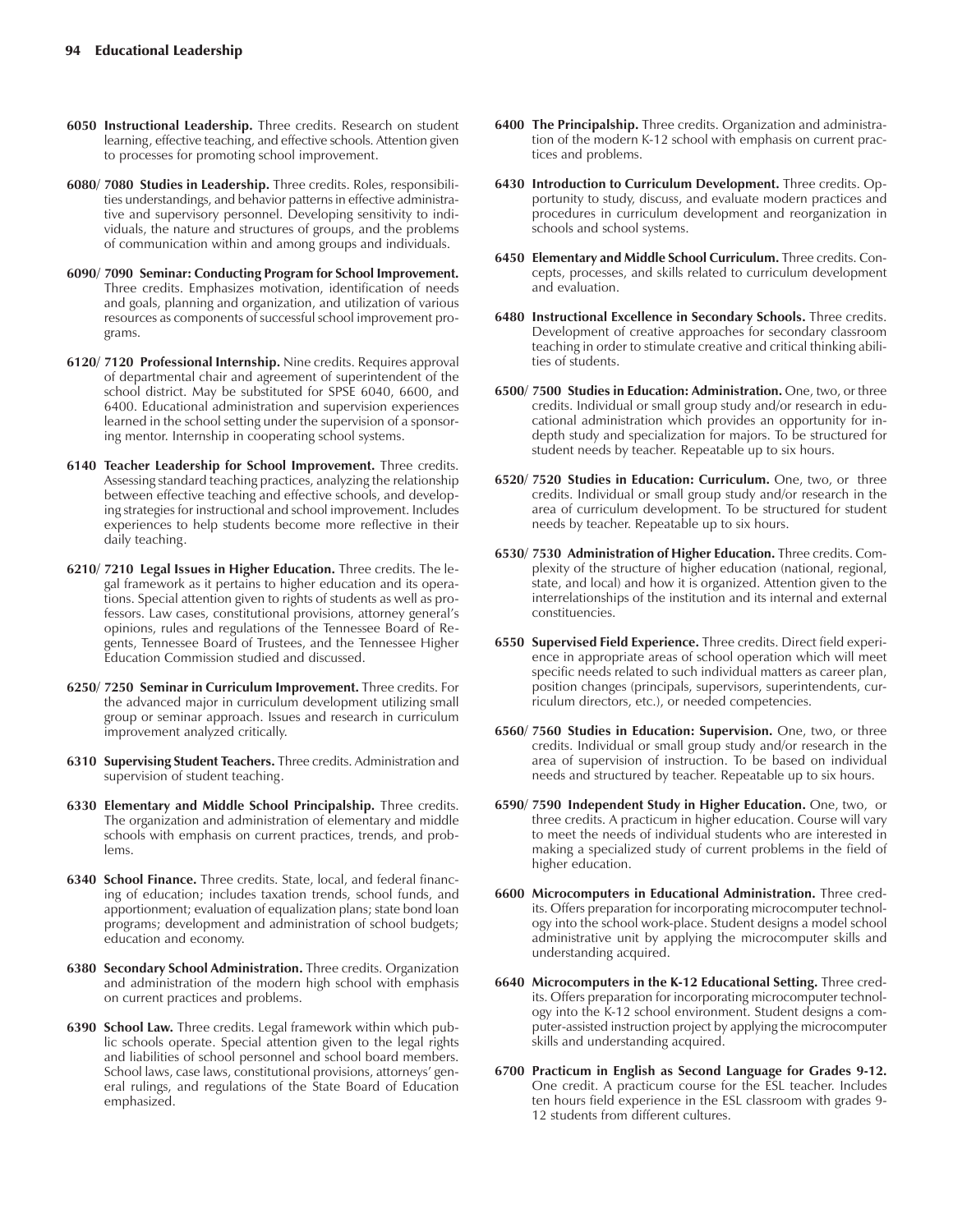- **6710 Practicum in English as Second Language for PreK-3.** One credit. A practicum course for the ESL teacher. Includes ten hours field experience in the ESL classroom with preK-3 students from different cultures.
- **6720 Practicum in English as a Second Language (4-8).** One credit. A practicum course for the ESL teacher. Includes ten hours field experience in the ESL classroom with grades 4-8 students from different cultures.
- **6900 Learning Systems and Instructional Design.** Three credits. Assessment of effectiveness and efficiency of various learning systems and learning modules. Stresses need for systematic approaches to instruction. Practice in stating behavioral objectives, motivation, adaptation, evaluation, and systems assessment in which media are utilized as integral parts of learning modules.
- **6910 Problems in Learning Resources.** Three credits. Consideration of recent developments in curriculum, teaching, physical facilities, and innovations in library service and media utilization. Includes participation in projects such as media and materials for handicapped, educational TV, library skills, graphic communication, library activities for specific subjects or groups, and individualization of instruction.
- **6920 Automation of Library Processes.** Three credits. Application of data processing and computerization techniques to acquisitions, cataloging, circulation, and business operations of libraries and media centers. Includes an examination of newer developments such as MARC, facsimile transmission, and automated retrieval of data. Basic technical courses recommended prior to taking this course.
- **6960 Preparation and Utilization of Instructional Materials.** Three credits. (Same as LIBS 6960.) Discussion and examination of teaching aids.
- **6999 Comprehensive Examination and Preparation.** One credit. Open only to students who are not enrolled in any other graduate course and who will take the master's comprehensive examination during the term. The student must contact the graduate advisor during the first two weeks of the term for specifics regarding the details of this comprehensive examination preparatory course. Credit may not be applied to degree requirements.
- **7010 Educational Research Methodology.** Three credits. It is recommended that this class be taken within the first 9 hours of the program. FOED 6610 or appropriate research course is recommended prior to this course. Designing research studies, including development of understandings, as well as skills and techniques, needed in gathering, structuring, interpreting, and presenting data required for educational research. SPSE 7010 is a prerequisite for enrollment in FOED 7610, which is recommended to be taken the following semester.
- **7020 Administration of School Personnel.** Three credits. School district personnel problems. Consideration by school administrators of relationship between the school and the community with special reference to the administrative role.
- **7040 Seminar in Supervision.** Three credits. Identification and investigation of the problems of supervision and research; experimentation in the use of supervisory techniques.
- **7050 School Business Management.** Three credits. Reading, discussion, and problem solving in the field of business administration.
- **7100 The Junior Community College.** Three credits. Prerequisite: Open only to doctoral candidates. History, philosophy, organi-

zation, administration, current developments, and problems in two-year colleges.

- **7110 Readings in Educational Administration.** Three credits. Review of the research literature on the social and political processes involved in the development and implementation of public policy and legislation relating to education at the national, state, and local levels.
- **7130 The Curriculum: Structures and Functions.** Three credits. Scope, sequence, organization, and priorities involved in the development of "continuity of educational experience" from kindergarten through grades 13-14.
- **7150 Curriculum Study and Instructional Design.** Three credits. Readings in current research relative to basic and emerging ideas of curriculum development and instructional design.
- **7160 Practicum in Curriculum Development.** Three credits. Principles and practices of curriculum construction applied through simulated and field experiences.
- **7190 Professional Field Experience.** Six credits. Provides direct field experience in appropriate areas of education in collaboration with the University, the school mentor, and the student.
- **7200 Administrative Behavior: Theory into Practice.** Three credits. An exploration of the relevant new developments in the field of educational administration, including recent concepts and research.
- **7320 Educational Facilities and Transportation Services.** Three credits. Development of competencies in the areas of school plant planning, maintenance and utilization, financing, analysis of transportation, survey of school plant, site selection, and educational specifications.
- **7540 Overview of Higher Education.** Three credits. Higher education in America. Attention given to its historical, philosophical, political, and sociological background, development, and relationships. Includes current trends and problems, particularly those which relate to the financial and legal aspects of higher education. Required of all Doctor of Arts students.
- **7550 Instructional Development in Higher Education.** Three credits. Prerequisite: FOED 7560. Addresses effective college teaching, instructional strategies, and use of technology in teaching at the higher education level. Required of all Doctor of Arts students.

# **Courses in Library Science [LIBS]**

- **5150 Books and Media for Children.** Three credits. Materials suitable for elementary school children including a study of leisure time interests and curricular needs, criteria for evaluating materials, and related aids used in their selection.
- **5160 Books and Media for Young People and Adults.** Three credits. Basically the same approach as LIBS 5150 but adapted to the secondary school and adult level.
- **6110 School Library Administration.** Three credits. Purpose, structure, and function of the school library media center and the library program.
- **6120 Classification and Cataloging Media and Materials.** Three credits. Simplified procedures for classifying books and audio/visual materials, cataloging routines, and filing.